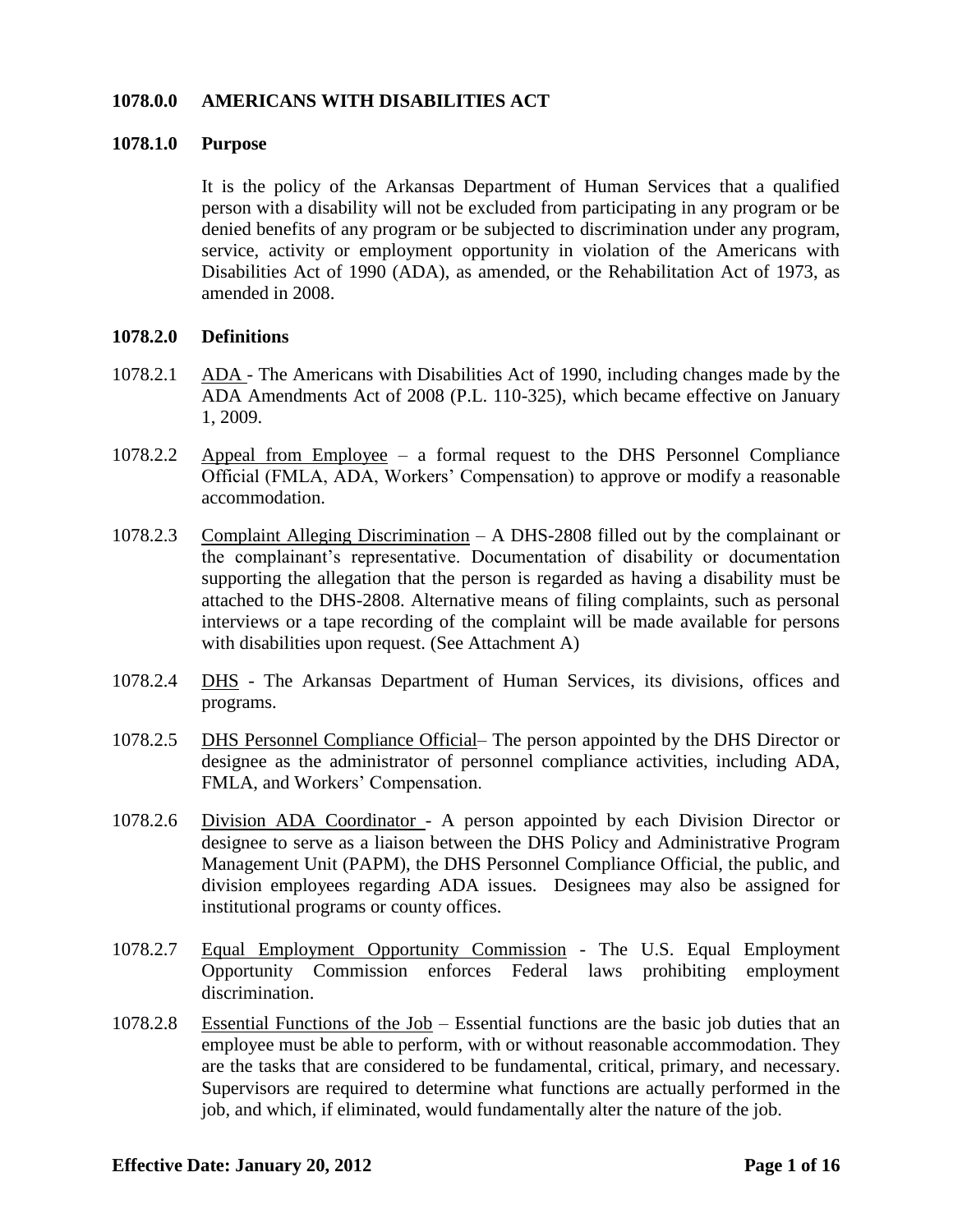- 1078.2.9 Interactive Process The process of cooperative dialogue or discussions between the employee and DHS management representatives, including immediate supervisor/manager, division ADA coordinator, and division personnel staff. The DHS Policy and Administrative Program Management Unit (PAPM), and the DHS Personnel Compliance Official or the Office of Chief Counsel should be contacted for guidance. The process begins when an employee or applicant informs his or her supervisor or hiring official of an impairment and requests a barrier removal, workrelated accommodation or change in the work environment or procedures, or needs special tools (other than personal use items) to participate in the application process or perform the essential functions of the job. The purpose of the interactive process is as follows:
	- A. evaluating whether the medical condition qualifies as a disability under ADA;
	- B. determining the disability's effect upon the essential functions of the job;
	- C. crafting an effective accommodation to enable the individual to participate in the application process or to perform the essential functions of the job; and
	- D. taking prompt action to offer and implement the reasonable accommodation.
- 1078.2.10 Qualified Person with a Disability
	- A. A customer or client with a disability who, with or without reasonable modifications to rules, policies, or practices, the removal of architectural, communication, or transportation barriers, or the provision of auxiliary aids and services, meets the essential eligibility requirements for receipt of services or participation in DHS programs or activities.
	- B. An employee or applicant with a disability who, with or without reasonable accommodation, can perform the essential functions of the employment position that such individual holds or desires. For the purposes of this policy, consideration shall be given to the hiring official's judgment as to what functions of a job are essential, and if the hiring official has prepared a written functional job description before advertising or interviewing applicants for the job, this description shall be considered evidence of the essential functions of the job (DHS-1158).
- 1078.2.11 Reasonable Accommodation A modification in the work environment that enables a qualified person with a disability to perform the essential functions of a job without undue hardship to the employer. An individual (employee or qualified applicant) with a disability may request a reasonable accommodation during the job application process or during the period of employment. (See Attachment B)
- 1078.2.12 Reasonable Medical Documentation A DHS-2812-B completed by a health care or rehabilitation professional, as well as any medical information or documentation necessary to:
	- A. establish that a person has an ADA disability.
	- B. determine that the disability necessitates a reasonable accommodation.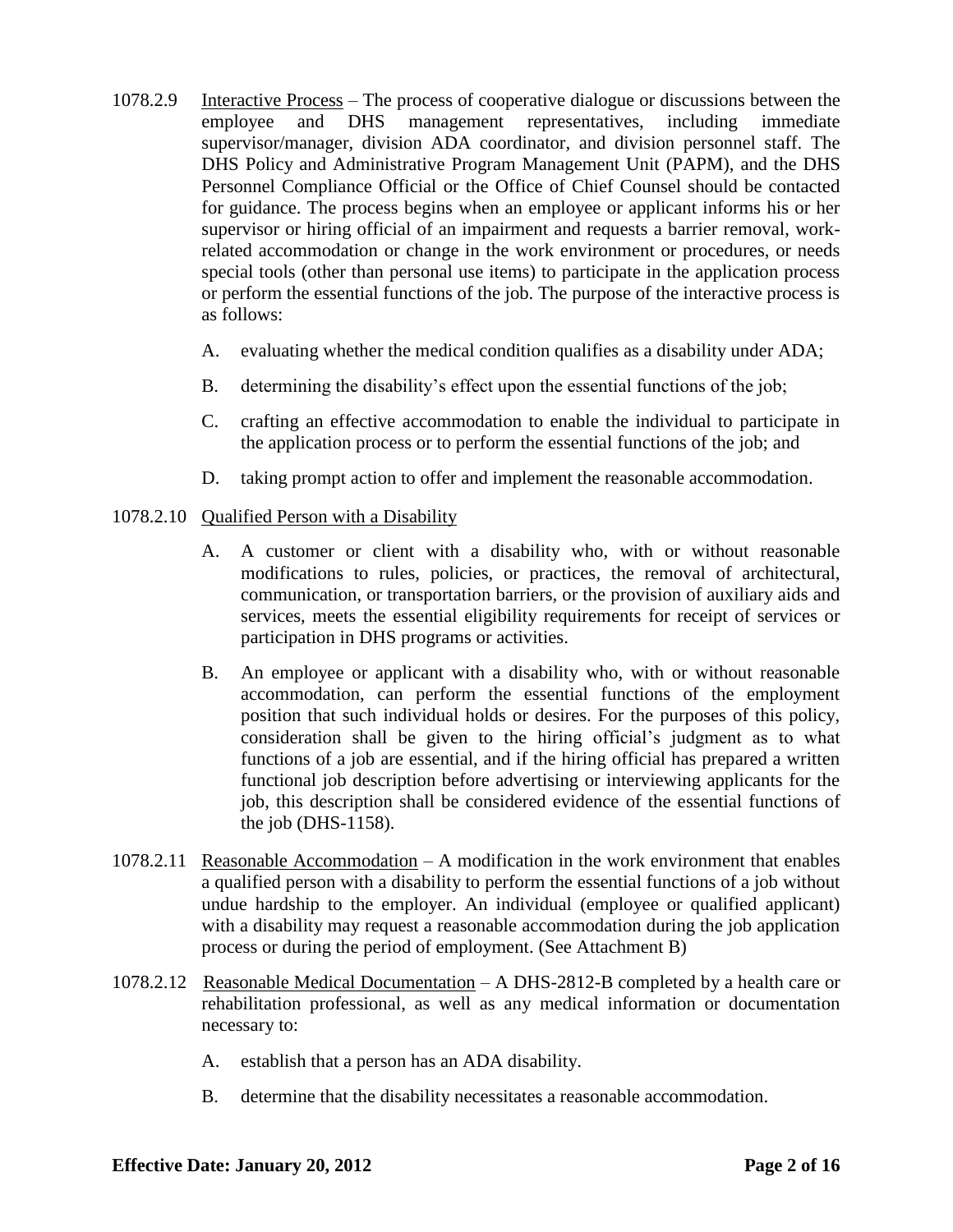- C. establish whether an accommodation will enable a person to perform the essential functions of that person's job.
- 1078.2.13 Request for Reasonable Accommodation an employee request for a barrier removal, work-related accommodation or change in the work environment or procedures, or for special tools (other than personal use items) to participate in the application process or perform the essential functions of the job. (See Attachment B)
- 1078.2.14 Staffing Review Committee a committee (consisting of DHS management representatives, including immediate supervisor/manager, Division ADA Coordinator, and division personnel staff) to determine a response to an employee's request for reasonable accommodation.
- 1078.2.15 Undue Hardship to Employer An action requiring significant difficulty or expense when considered in light of a number of factors including the nature and cost of the accommodation in relation to the size, resources, nature, and structure of the employer's operation. Undue hardship is determined on a case-by-case basis. If a particular accommodation would be an undue hardship, the employer must try to identify another accommodation that would not pose such a hardship

# **1078.3.0 Employment**

DHS does not discriminate on the basis of disability against qualified individuals with disabilities in regard to job application procedures; the hiring, advancement, or discharge of employees; employee compensation; job training; and other terms, conditions, and privileges of employment.

# **1078.4.0 Request for Reasonable Accommodation** (See Attachment B)

- 1078.4.1 If an employee requests reasonable accommodation of a disability, the employee should work with his or her supervisor to complete a Request for a Reasonable Accommodation (DHS-2812-A) and ensure that the Functional Job Description (DHS-1158) is current, accurate and up-to-date.
- 1078.4.2 Upon receipt of a request for reasonable accommodation from an employee, applicant, or supervisor, the division ADA coordinator will request reasonable medical documentation and a completed Health Care Provider Information form (DHS-2812-B) regarding the nature of the disability and functional limits of the disability if the functional limitations are not obvious.
	- A. The division ADA coordinator may request the employee to execute a limited release allowing DHS to submit a list of specific questions pertinent to the employee's health care or the employee's position. The employee may review the questions before executing the release.
	- B. The employee is responsible for submitting the DHS-2812-B,the DHS-1158, and any questionnaire to his/her physician or health care provider for completion, and ensuring the completed forms are returned to the division ADA coordinator in a timely manner.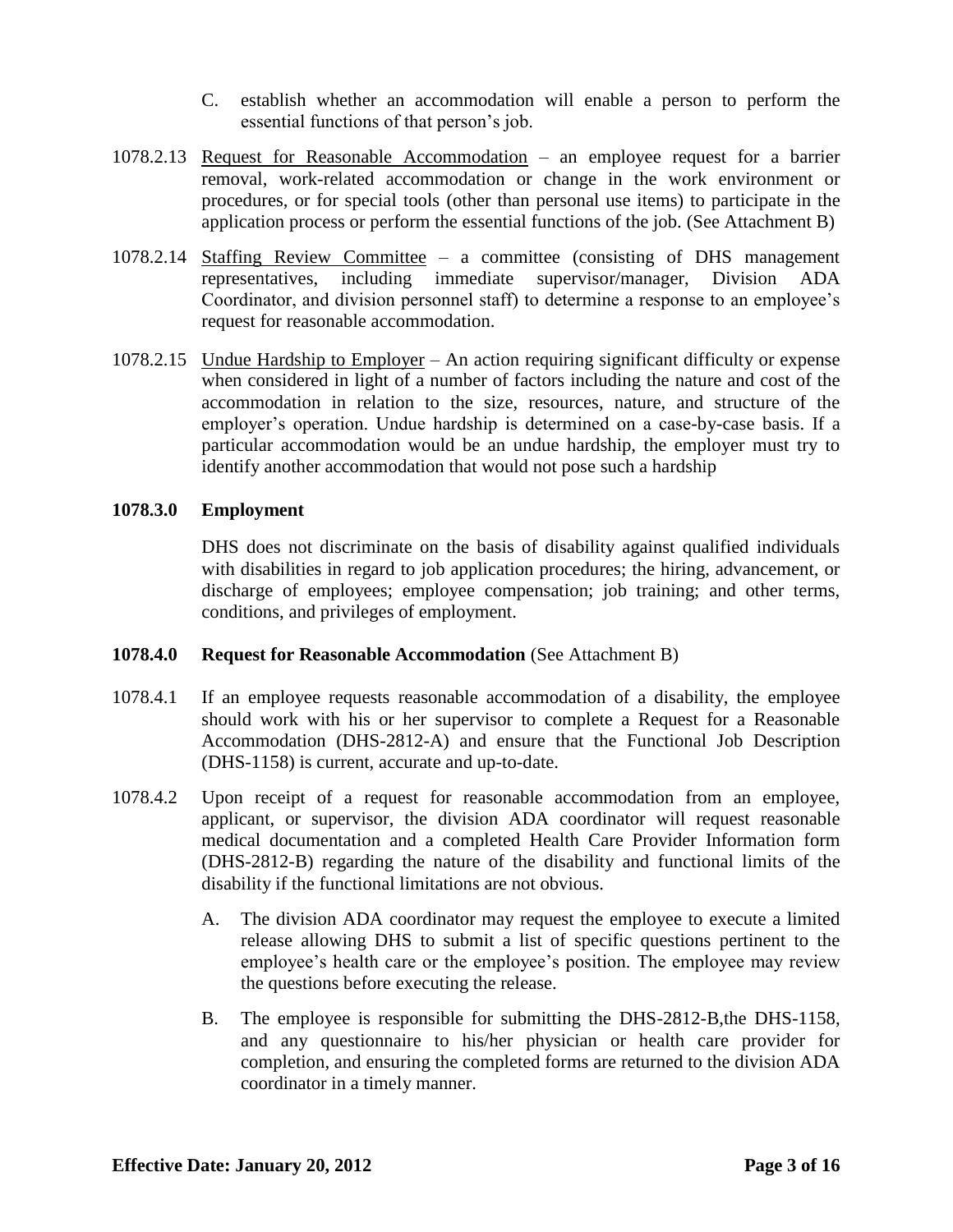- C. The division ADA coordinator shall provide notice of a date by which the medical certificate must be returned or the request for accommodation will be deemed withdrawn.
- 1078.4.3 Once the medical documentation is received, the Staffing Review Committee shall review the request and documentation and determine whether the employee is a qualified individual with a disability.
- 1078.4.4 DHS will make a reasonable accommodation for qualified individuals with disabilities if the reasonable accommodation does not create an undue hardship and is consistent in fulfilling the essential duties of the job. Examples of accommodation include, but are not limited to:
	- A. Acquiring or modifying work-related equipment or devices, including, but not limited to: monitors with magnification capability, desk chairs with appropriate back support, telephone amplification equipment, or voice recognition software. This does not include personal use items, such as hearing aids, eyeglasses, wheelchair, prosthetic limb, or similar devices if they are also needed off the job.
	- B. Transferring or modifying the work location to make the area useable and accessible.
	- C. Modifying the employee's work schedule.
	- D. Restructuring the employee's job duties, including reassigning or exchanging non-essential functions with co-workers, or altering when or how an essential function is performed. DHS is not required to eliminate an essential job function or fundamental duty of the position to make an accommodation.
	- E. Providing the employee reassignment to another position in an equal or lower pay grade if such a position is available within DHS and if there are no other types of accommodations to be offered. (See Attachment C)
- 1078.4.5 The Staffing Review Committee and the employee or applicant will fully participate in the interactive process. This may involve one or more meetings or discussions to determine what accommodation, if any, will be made. The employee or applicant's input is an essential part of the interactive process. The final decision of what accommodation will be offered rests with the Staffing Review Committee or division management.
- 1078.4.6 If the division's determination in response to the request for a reasonable accommodation does not, in the opinion of the requesting employee, satisfactorily resolve the issue, the requesting employee may initiate an appeal with the DHS Personnel Compliance Official by submitting the DHS-2812-D and written appeal request within five business days of the determination.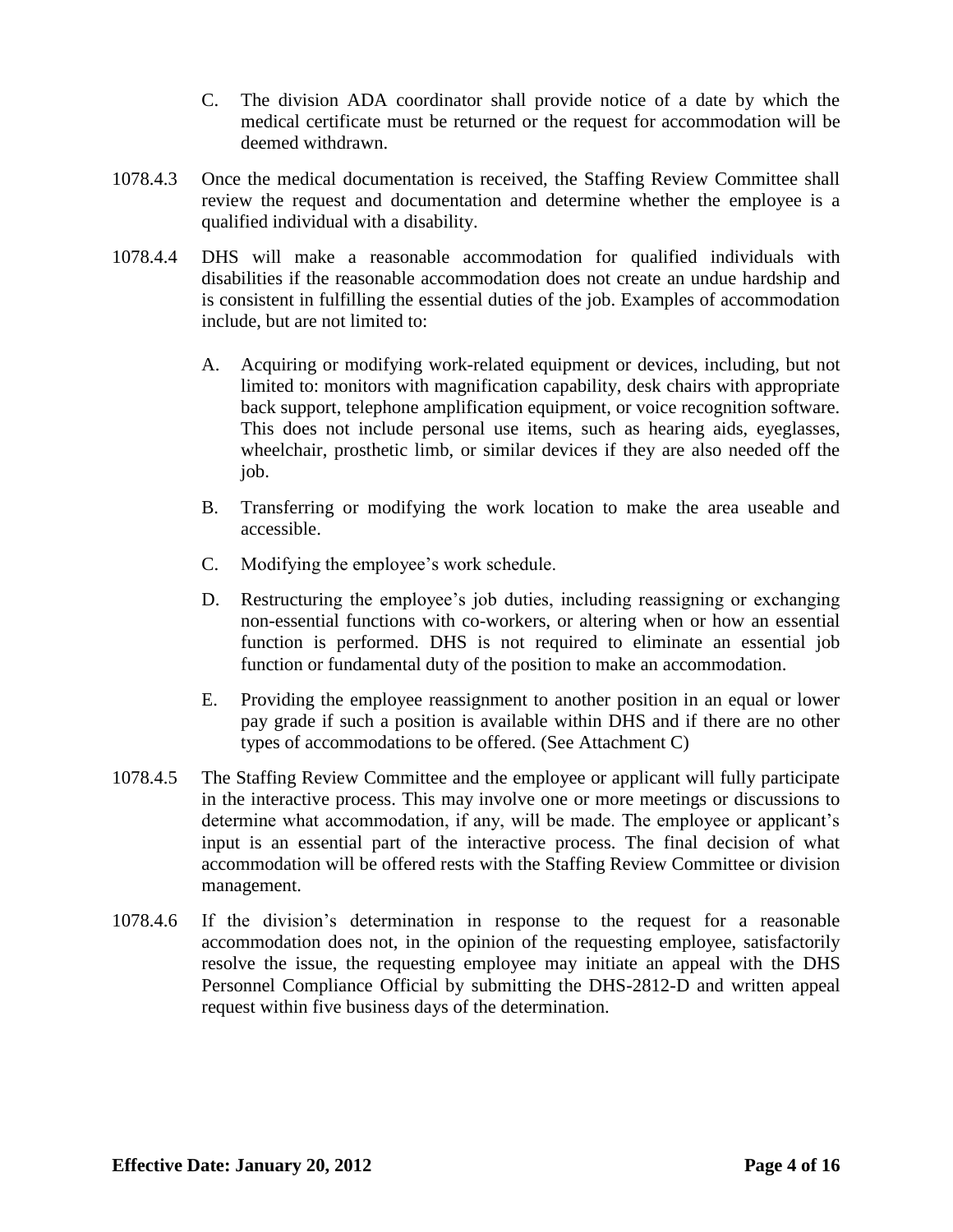## **1078.5.0 Employee Conduct and Performance**

- 1078.5.1 DHS is not required to eliminate essential job functions or to alter conduct or job performance standards in response to an ADA accommodation request. Qualified employees with disabilities:
	- A. Must maintain satisfactory conduct and performance.
	- B. Are subject to the same evaluation, correction, and discipline processes as all other employees; and
	- C. Are not subject to any adverse action, such as discipline or a reduced performance score, on the basis of a disability.
- 1078.5.2 A disability is no excuse for absenteeism or chronic tardiness to work. Reporting to work on time as scheduled is an essential function of any job. The qualified employee with a disability may request a different work schedule and DHS management may grant such request if it does not create an undue hardship or interfere with DHS operations.
- 1078.5.3 If an employee is unable to perform the essential functions of his or her job and no reasonable accommodation can be identified, or a reasonable accommodation is offered but refused, the employee may be terminated without prejudice after the reasonable accommodation inquiry is complete.

## **1078.6.0 Confidentiality of Medical Information**

- 1078.6.1 The Genetic Information Nondiscrimination Act of 2008 (GINA) prohibits employers and other entities covered by GINA Title II from requesting or requiring genetic information of an individual or family member of the individual, except as specifically allowed by this law. As a result, supervisors may not request, and employees are asked not to provide, genetic information. 'Genetic information' as defined by GINA, includes an individual's family medical history, the results of an individual's or family member's genetic tests, the fact that an individual or an individual's family member sought or received genetic services, and genetic information of a fetus carried by an individual or an individual's family member or an embryo lawfully held by an individual or family member receiving assistive reproductive services.
- 1078.6.2 All medical information received from employees or applicants shall be kept strictly confidential. Medical information, including an employee's disability status, shall not be disclosed to co-workers. Supervisors may need to anticipate and deflect questions from co-workers in some circumstances when reasonable accommodations are granted, particularly when an accommodation involves job restructuring or other action affecting other staff. Unauthorized disclosure of medical information is grounds for disciplinary action pursuant to DHS Policy 1084. Disclosure is required or appropriate under the following circumstances:
	- A. To the employee's supervisors and managers when necessary to assess job assignments or reasonable accommodations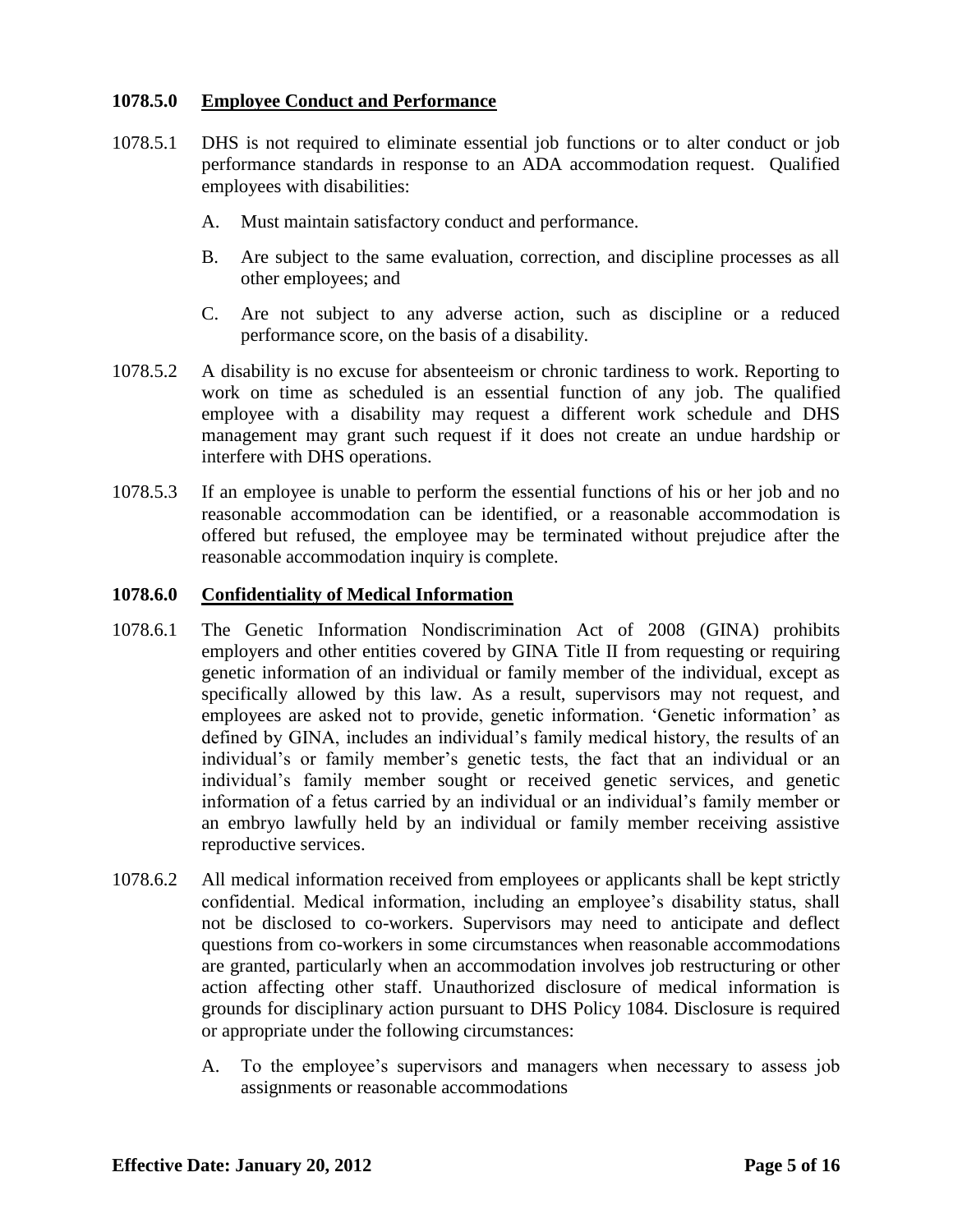- B. To government authorities to demonstrate compliance with the ADA or in accordance with workers' compensation laws
- C. Each division, office, or unit shall maintain copies of employee medical records in a separate file in a locked file cabinet, with access restricted to the unit head and the Division ADA Coordinator.
- D. The DHS Policy and Administrative Program Management Unit (PAPM) is the custodian of official medical records received from, on behalf of, or regarding any division employee or applicant including documentation related to requests for reasonable accommodation, fitness-for-duty examinations and certifications, and information regarding an employee's illness or medical condition in connection to leave requests.
- 1078.6.3 Under 29 C.F.R. § 1630.14(c), information from medical examinations and inquiries, and information regarding the employee's ability to perform job-related functions, must be treated as confidential medical information and must be collected and maintained on separate forms that are not disclosed with the following exceptions:
	- A. Supervisors and managers may be informed regarding necessary restrictions of the work or duties of the employee and necessary accommodations.
	- B. First aid and safety personnel may be informed, when appropriate, if the disability might require emergency treatment.
	- C. Government officials investigating compliance with this part shall be provided relevant information on request.

# **1078.7.0 Program Accessibility**

- 1078.7.1 DHS does not deny the benefits of its programs, activities and services to individuals with disabilities because its facilities are inaccessible whether owned, leased or utilized by DHS. The facilities must comply with the Handicapped Accessibility Standards developed by the Arkansas Building Authority.
- 1078.7.2 DHS may not make modifications to programs, services, or facilities if it can demonstrate that to do so would result in a fundamental alteration to the nature of its programs or activities or cause an undue financial or administrative burden.

#### **1078.8.0 Communications**

- 1078.8.1 DHS will make appropriate auxiliary aids and services available when necessary to ensure effective communication.
- 1078.8.2 When an auxiliary aid or service is required, DHS will provide an opportunity for individuals with disabilities to request the auxiliary aid and service of their choice, unless it can demonstrate that another equally effective means of communication is available, or that use of the means chosen would result in a fundamental alteration in the service, program or activity or cause an undue financial and administrative burden.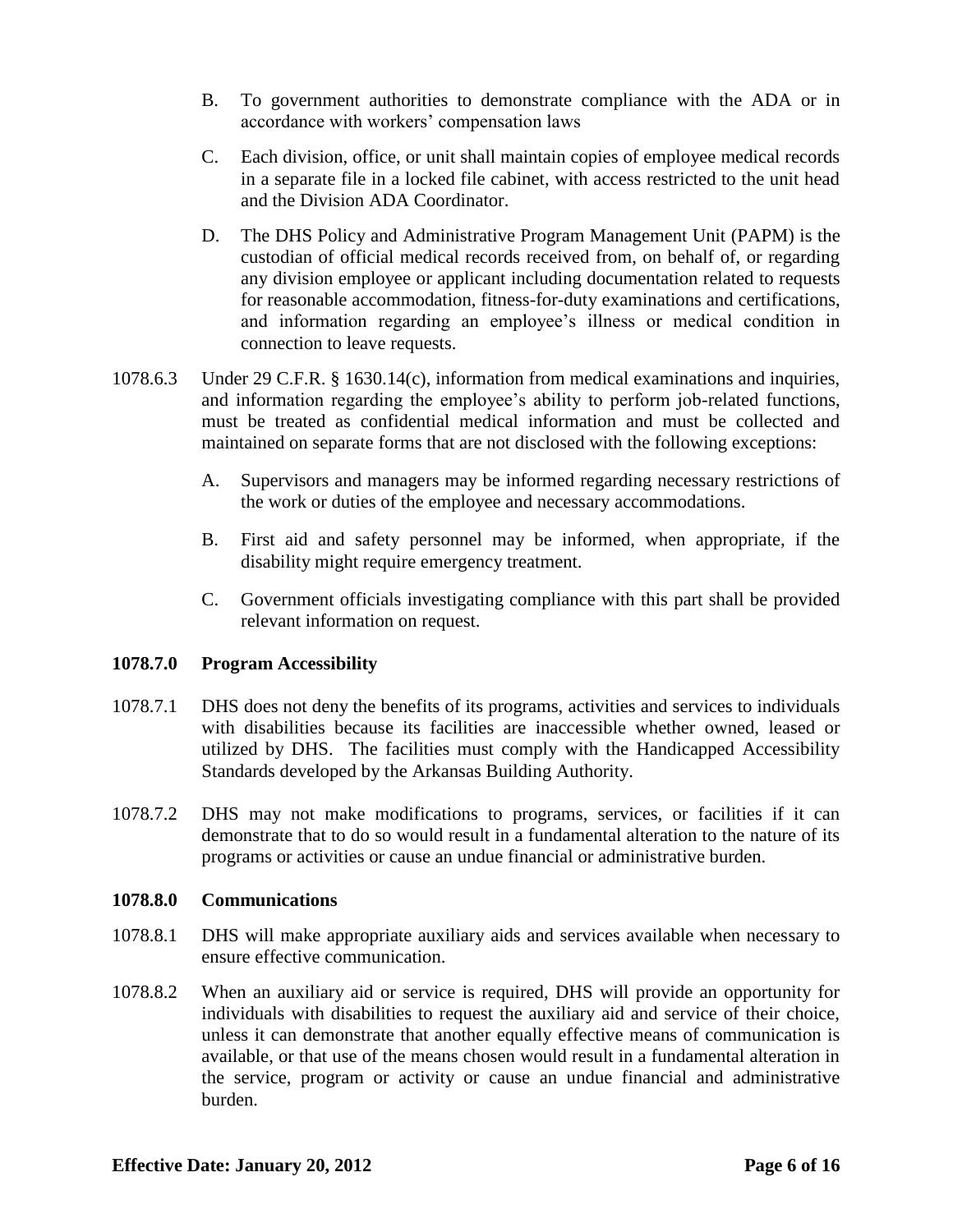## **1078.9.0 Contracting and Licensing**

- 1078.9.1 DHS does not discriminate on the basis of disability in contracting for the purchase of goods and services.
- 1078.9.2 DHS does not discriminate on the basis of disability in its licensing certification and regulatory activities.

## **1078.10.0 Complaint Procedure Alleging Discrimination**

Anyone who wishes to formally allege discrimination on the basis of disability in the provision of services, activities, programs, benefits, employment opportunity, or employment by DHS shall complete DHS-2808. (See Attachment A) The completed DHS-2808 should be sent to:

DHS OFFICE OF EMPLOYEE RELATIONS/OFFICE OF EQUAL OPPORTUNITY P.O. BOX 1437 – SLOT N250 LITTLE ROCK, AR 72203-1437 TELEPHONE: (501) 682-6003 FAX: (501) 682-8926 TDD: (501) 682-7958

OR

DEPARTMENT OF HEALTH AND HUMAN SERVICES OFFICE OF CIVIL RIGHTS, REGION VI 1301 YOUNG STREET – SUITE 1169 DALLAS, TX 75202 TELEPHONE: (214) 767-4056 FAX: (214) 767-0432 TDD: (214) 767-8940

#### **1078.11.0 Originating Section/Division Contact**

Office of Chief Counsel P.O. Box 1437 – Slot S260 Little Rock, Arkansas 72203-1437 Telephone: (501) 682-8934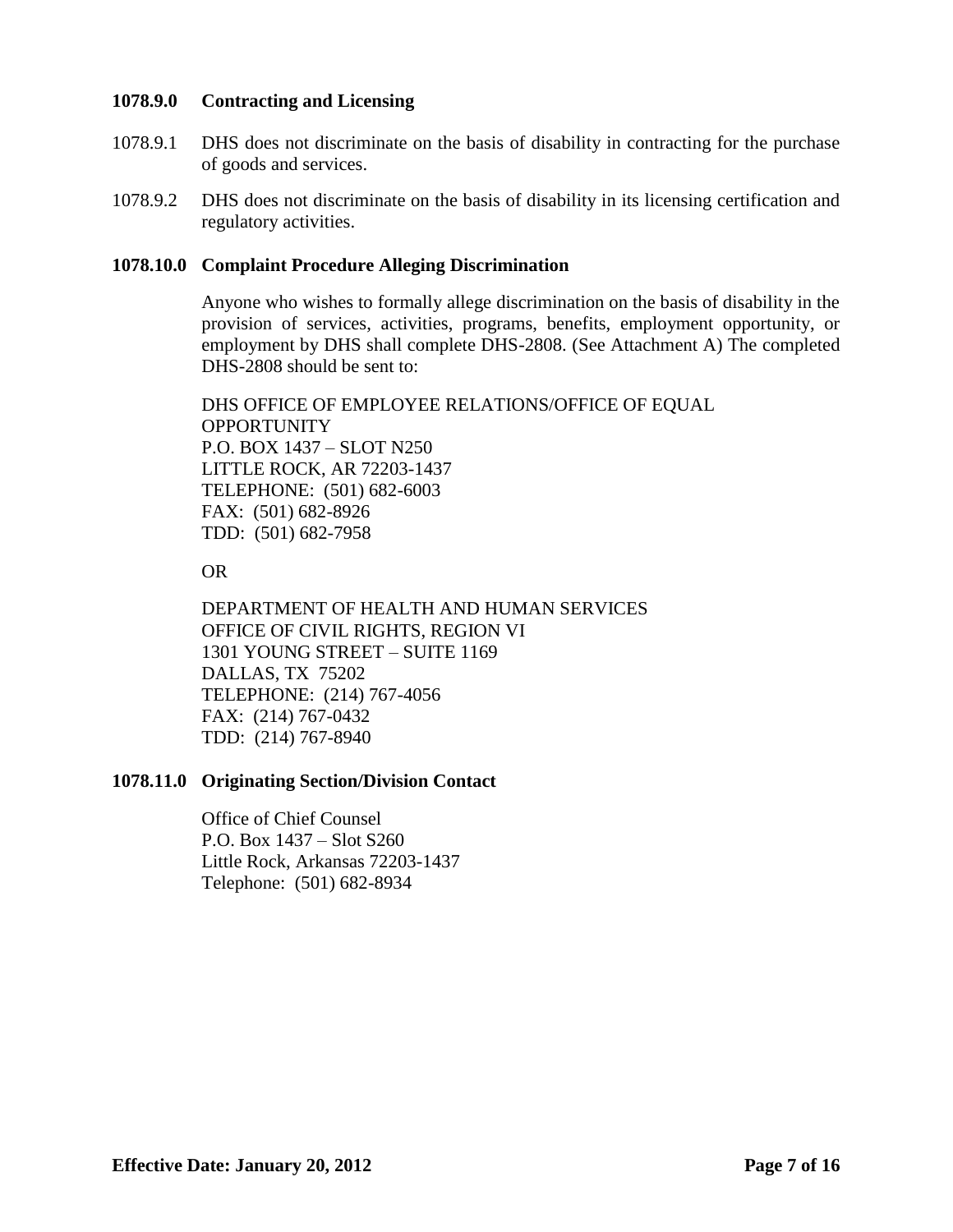## **DHS POLICY 1078 - AMERICANS WITH DISABILITIES ACT - ATTACHMENT A**

## **A. Purpose**

This complaint procedure is established to meet the requirements of the Americans with Disabilities Act (ADA). It may be used by anyone who wishes to file a complaint alleging discrimination on the basis of disability in the provision of services, activities, programs, benefits, employment opportunity, or employment by DHS.

## **B. DHS Complaint Procedure under ADA**

- 1. Any person complaining that he or she has been discriminated against in a manner prohibited by the ADA should file a completed DHS-2808 with the DHS Office of Employee Relations.
- 2. DHS OFFICE OF EMPLOYEE RELATIONS/OFFICE OF EQUAL **OPPORTUNITY** P.O. BOX 1437 – SLOT N250 LITTLE ROCK, AR 72203-1437 TELEPHONE: (501) 682-6003 FAX: (501) 682-8926 TDD: (501) 682-7958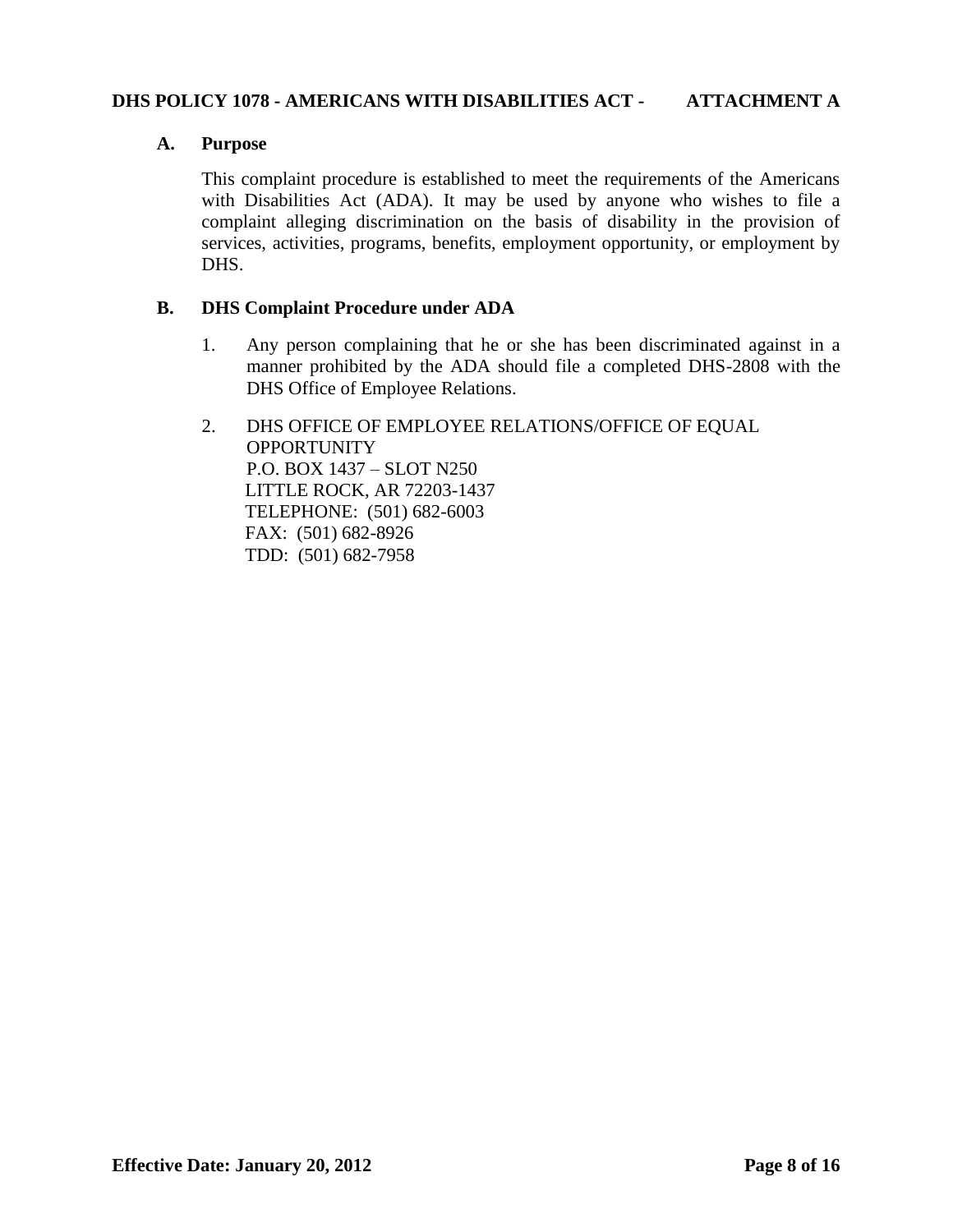# **DHS POLICY 1078 - AMERICANS WITH DISABILITIES ACT - ATTACHMENT B**

# **A. Purpose**

This ADA Request for Reasonable Accommodation procedure is established to meet the requirements of the Americans with Disabilities Act (ADA). It may be used by anyone who wishes to initiate a Request for Reasonable Accommodation on the basis of disability in the provision of services, activities, programs, benefits, employment opportunity, or employment by DHS.

# **B. The Request for Reasonable Accommodation Process:**

- 1. The DHS employee will notify his/her supervisor of a Request for Reasonable Accommodation.
- 2. Within five business days of receipt of the DHS-2812-A submitted jointly by the DHS employee and supervisor, the appropriate Division ADA Coordinator will notify the DHS employee of receipt of the information.
	- a. A Staffing Review Committee (consisting of DHS management representatives, including immediate supervisor/manager, division ADA coordinator, and division personnel staff) may decide that medical information is needed and request the employee to submit a DHS-2812-B to the employee's physician or health care provider for further information.
	- b. If the Staffing Review Committee is unable to agree upon a unanimous response, upper management officials within the division will be consulted.
	- c. No later than twenty business days from the receipt of the Request for Reasonable Accommodation (providing that all necessary medical information has been received), the Division ADA Coordinator along with the supervisor will issue a response letter to the employee. Depending upon the extent of medical documentation, the employee will be notified if there is a need for extension.

# **C. The Reasonable Accommodation Appeal Process:**

- 1. Within five business days of the response letter to the employee's DHS-2812- A, the employee may appeal the Division ADA Coordinator's decision to the DHS Personnel Compliance Official (FMLA, ADA, Workers' Compensation).
- 2. Within thirty days of the appeal, the DHS Personnel Compliance Official (FMLA, ADA, Workers' Compensation) will consult with the appropriate Division Director and issue a response that will:
	- a. Be in writing, and where appropriate, in a format accessible to the complainant, such as large print, Braille, or audio tape.
	- b. Explain the position of DHS and the alternatives available to DHS, if any, for substantive resolution of the complaint.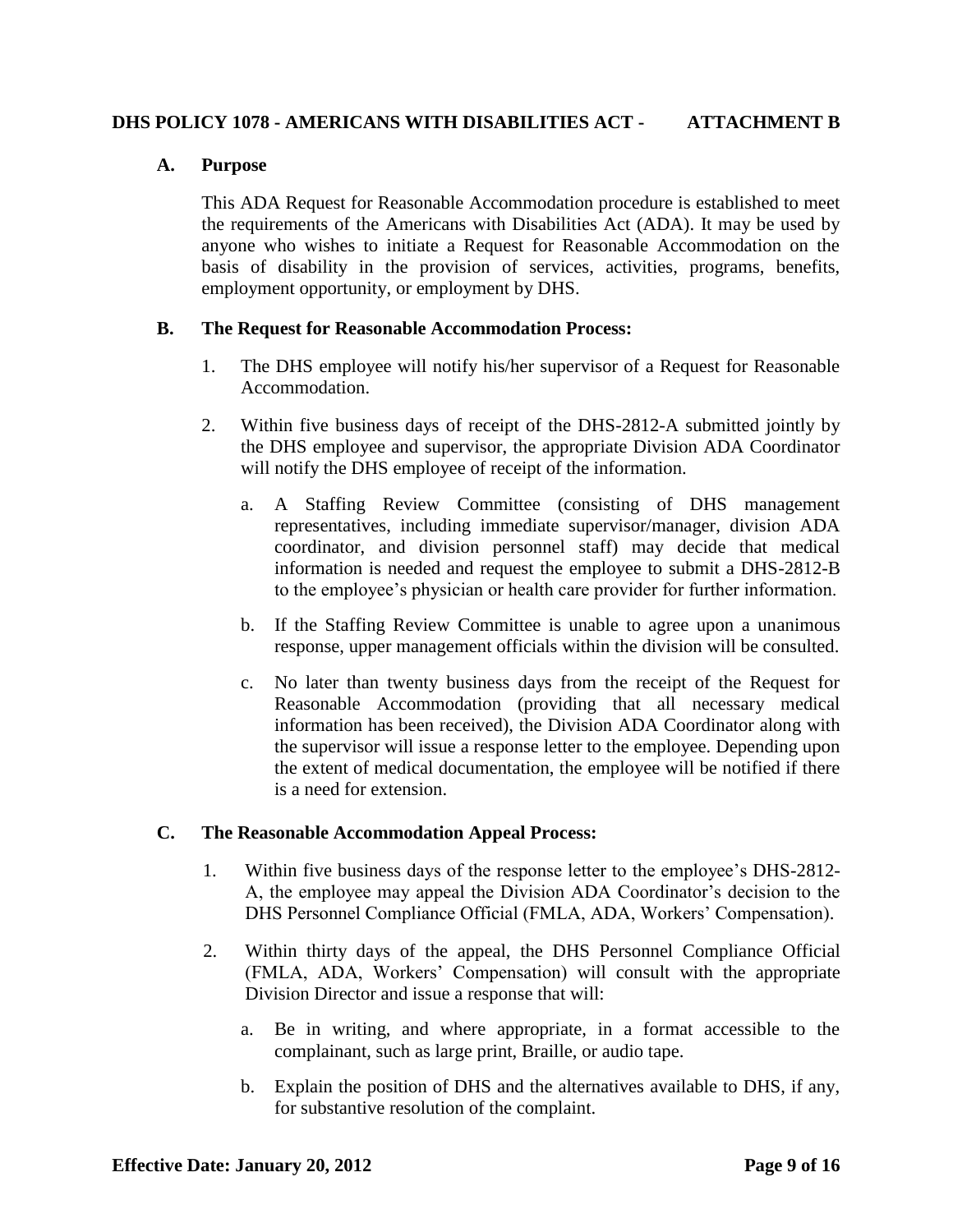- c. The DHS Personnel Compliance Official will forward copies of all documentation of the ADA record file to DHS Policy and Administrative Program Management Unit (PAPM) as the official custodian of ADA records.
- d. Each employee retains the right to file a complaint with the Equal Employment Opportunity Commission or to pursue other legal remedies. The complaint must be filed within 180 days of the date of the alleged act(s) of discrimination, unless the time for filing is extended by the federal agency for good cause.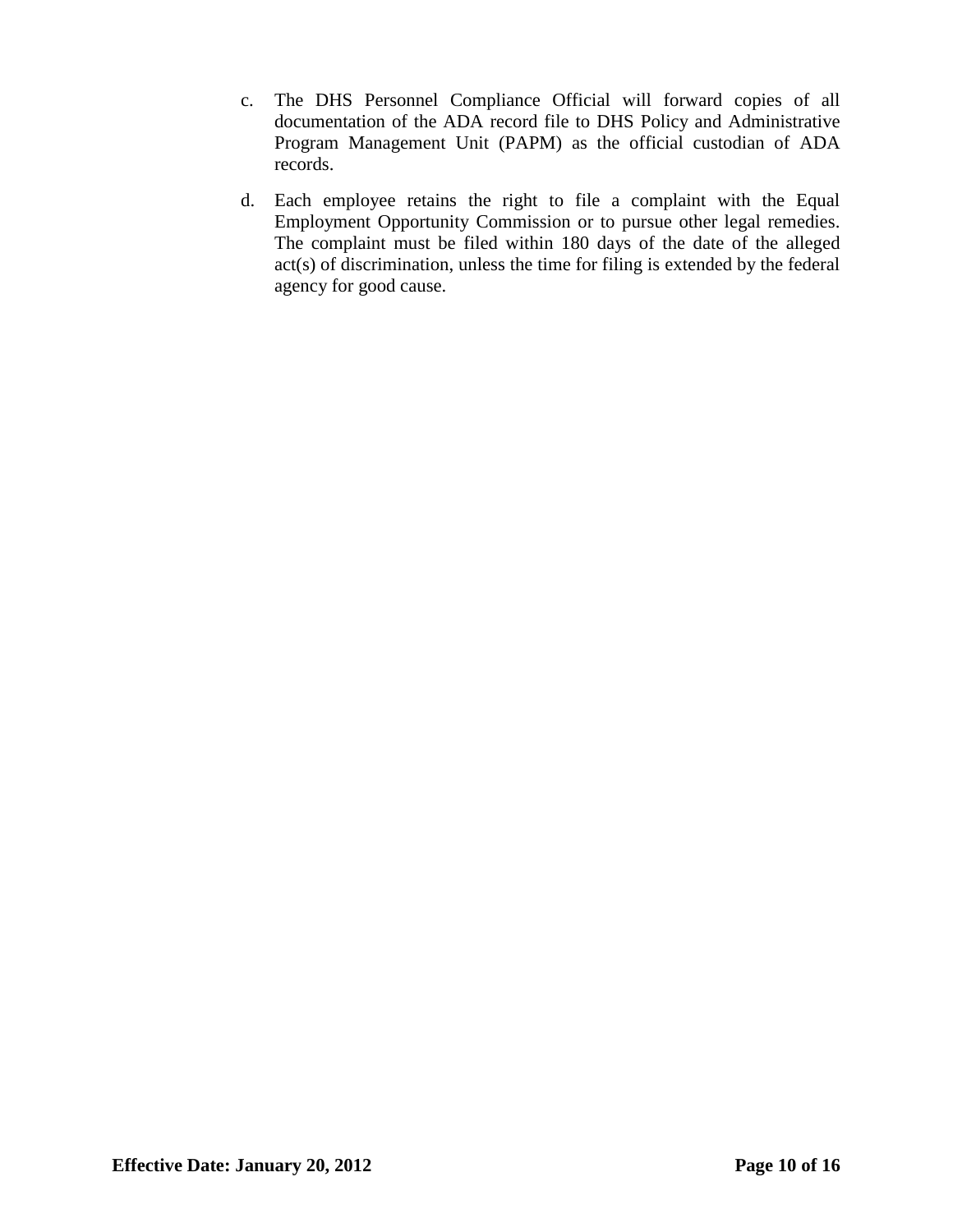# **DHS POLICY 1078 - AMERICANS WITH DISABILITIES ACT - ATTACHMENT C**

# **A. Purpose**

The purpose is to facilitate reassignment or transfer of a qualified employee or applicant with a disability to another vacant position if one is available presently or expected in the next sixty days. The employee or applicant must meet the state minimum hire standards to be eligible for the reassignment or transfer. The procedure is established to meet the requirements of the Americans with Disabilities Act (ADA) and may be used by DHS as a guide in providing reassignment of a DHS employee as a reasonable accommodation.

# **B. Purpose of Reassignment:**

Reassignment is the reasonable accommodation of last resort and may be found necessary after one of the following determinations:

- 1. There are no other effective reasonable accommodations that will enable the employee to perform the essential functions of his/her current position.
- 2. All other reasonable accommodations would impose undue hardships or would pose a direct threat to the employee or other employees.

# **C. Reassignment Within a Division**

- 1. Before beginning the reassignment process, the Staffing Review Committee must establish whether the employee is a qualified individual with a disability who is entitled to reassignment under the ADA. Specifically, the Committee must establish whether the employee:
	- a. Has an ADA qualifying condition. To make this determination the Committee, in consultation with the DHS Policy and Administrative Program Management Unit (PAPM), the DHS Personnel Compliance Official and the Office of Chief Counsel, shall review the medical records supplied by the employee and the employee's health care provider(s).
	- b. Ever adequately performed the essential functions of the current job with or without a reasonable accommodation. To make this determination, the Committee should review the employee's personnel records, including any files maintained by the employee's supervisor.
	- c. If the answers to both questions are yes, proceed to the reassignment process.
- 2. Before making a reassignment, the Staffing Review Committee must identify one or more vacant positions that the division intends to fill and establish whether the employee is qualified to perform the essential functions of the vacant position(s) with or without a reasonable accommodation. To make this determination, the Committee must review at least the following.
	- a. Any preferences and benchmarks previously established for the vacant position(s);
	- b. Medical records supplied by the employee and the employee's health care provider(s) (at the employee's request); and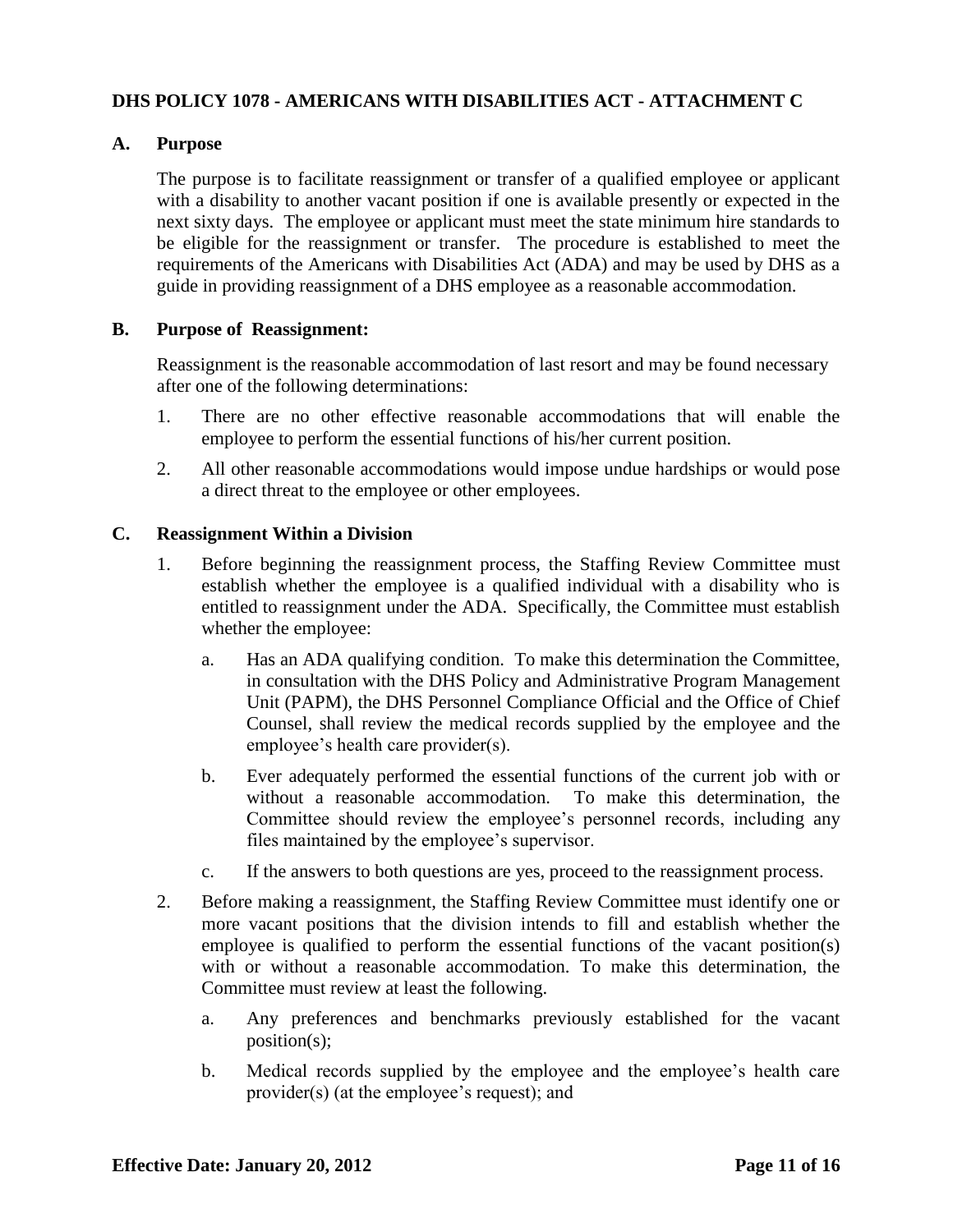c. Other relevant, reliable documentation submitted by or on behalf of the employee.

**NOTE:** For the purpose of reassignment within the division, a vacancy is defined as a vacant position the division intends to fill, or a position expected to become vacant within a reasonable period of time (such as when an incumbent employee has given notice of retirement or resignation).

- 3. If the Staffing Review Committee determines that the employee is qualified for reassignment, the division ADA coordinator shall notify the employee in writing that reassignment is being considered. The Committee must consider the following:
	- a. Prior performance evaluations, if any. If the employee has not held his or her current position long enough to receive an annual or mid-term evaluation, personnel file and relevant documentation from the supervisor regarding the employee's satisfactory or unsatisfactory performance may be considered.
	- b. Supervisor's notes from the reasonable accommodation interview and other related information.
- 4. If the Staffing Review Committee determines reassignment is appropriate, the division ADA coordinator shall notify the employee in writing:
	- a. The employee has five working days from the date of notification to submit a State of Arkansas Employment Application and personal resume to the employee's designated division personnel representative, at which time the division will attempt to identify an appropriate vacancy for reassignment, based upon the employee's qualifications, the functional limitations identified by the employee's health care provider, and the essential functions and minimum qualifications of any vacancies within the division.
	- b. The employee may indicate an interest in other geographic locations for reassignment.
- 5. The employee is solely responsible for relocation expenses. If an employee fails to submit a State of Arkansas Employment Application and personal resume or any requested medical information within the timeframes specified in this policy, the employee will be considered to have withdrawn his or her interest in reassignment as a reasonable accommodation and the process will end.
- 6. All original documentation will be sent to DHS Policy and Administrative Program Management Unit (PAPM).

# **D. Reassignment Outside the Division**

- 1. If a vacancy within the originating division is not identified within seven working days of receipt of the State of Arkansas Employment Application, the division ADA coordinator will forward the request and all applicable documentation to the DHS Personnel Compliance Official and DHS Recruiting and Placement.
- 2. Within two business days of receiving a reassignment referral and every five business days thereafter for sixty calendar days, DHS Recruiting and Placement shall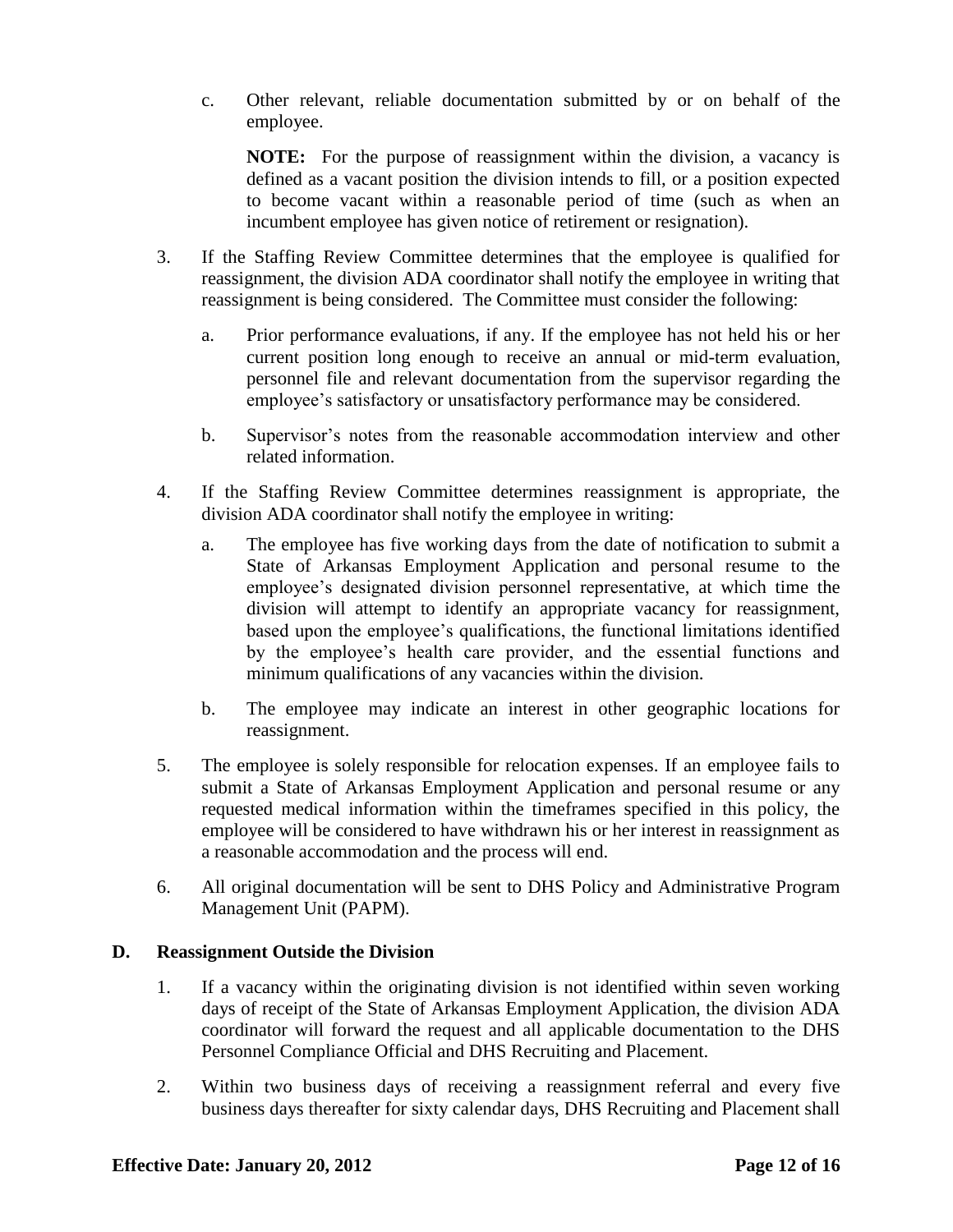review the employee's application and resume and identify all vacancies for which the employee meets the minimum qualification requirements.

NOTE: For the purpose of reassignment outside the division, a vacancy is defined as a position for which a DHS-1138 Job Vacancy Request form has been submitted to DHS Recruiting and Placement, which has not expired or been withdrawn, and for which no job offer has been made to any applicant.

- 3. Once one or more vacancies are identified as potentially appropriate for reassignment, the hiring process for those positions shall be placed on temporary hold. Unadvertised positions will not be advertised, however, positions that have been advertised will remain open for applications for the full advertising period, and the register will be processed as normal. Interviews may be scheduled and conducted. No offer will be made to any applicant while the hold is in place. The hold will continue until the hiring official is notified by DHS Recruiting and Placement that it has been lifted.
- 4. DHS Recruiting and Placement will contact the hiring official(s) for any position identified above, advise him or her of the hold, and request a copy of the functional job description, interview questions, and benchmark criteria. The hiring official will have five working days to provide this information.

NOTE: Information regarding the request for reassignment shall not be provided to the hiring official at this time, and may not be disclosed at any time unless necessary for job assignments or reasonable accommodation.

- 5. DHS Recruiting and Placement will meet with the DHS Personnel Compliance Official to review the information from the hiring official, the employee's qualifications, and the functional limitations identified by the employee's health care provider. A determination will be made as to whether the employee is qualified for the vacant position. An employee must meet the minimum qualifications of the position and be able to perform the essential functions of the job with or without reasonable accommodation to be considered qualified. If the position is one for which benchmarking has been or may be applied due to the number of applications received, the employee must meet the minimum qualifications of the benchmarking group that has been or would otherwise be interviewed.
- 6. If it is determined that both criteria are met, DHS Recruiting and Placement will notify the hiring official of the impending placement. The division ADA coordinator shall then offer the position to the employee.
	- a. If more than one position meets the criteria, DHS Recruiting and Placement, in consultation with the DHS Personnel Compliance Official, may select the position most closely matching the employee's education and experience.
	- b. If the employee's education and experience match two or more available vacancies equally, the employee's preference will be considered.
- 7. The employee will have five working days from the date of the offer to accept the position. If the employee fails to respond or to accept the offer within five business days, the request for reassignment as a reasonable accommodation will be considered withdrawn.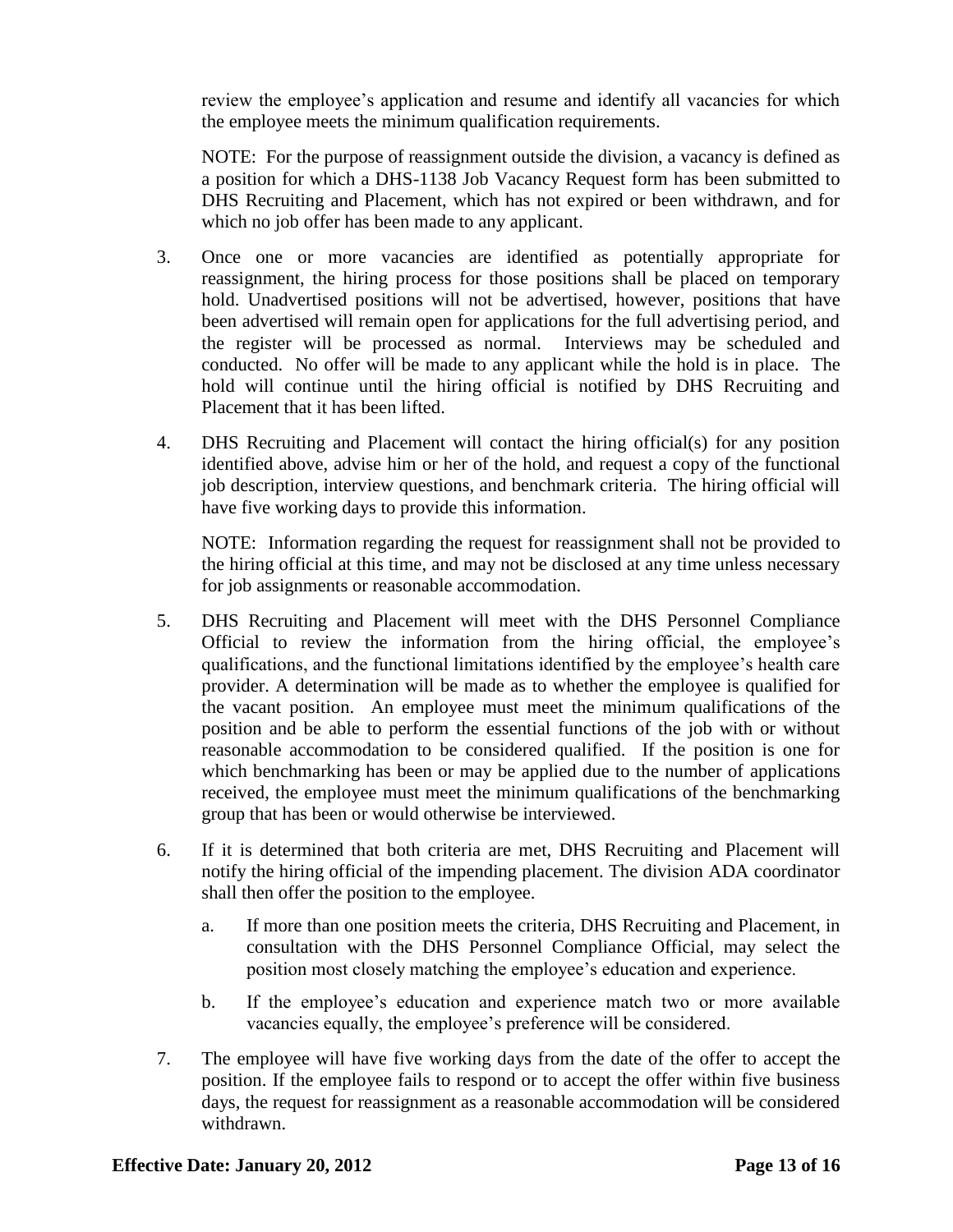- 8. Reassignment consideration will be extended for a period of sixty days from the date the employee's application and resume are forwarded to DHS Recruiting and Placement. If no vacancy at or below the employee's current salary range is identified for which the employee qualifies, and which has essential functions that the employee can perform with or without reasonable accommodation, DHS Recruiting and Placement will notify the employee, the employee's supervisor, DHS Policy and Administrative Program Management Unit (PAPM), the DHS Personnel Compliance Official and the Division ADA Coordinator. The notification will inform the employee that the attempt to accommodate him or her through reassignment has failed, and that he or she is subject to termination. Completion of termination paperwork if no reasonable accommodation can be made is the responsibility of the employee's division.
- 9. All documentation will be sent to DHS Policy and Administrative Program Management Unit (PAPM).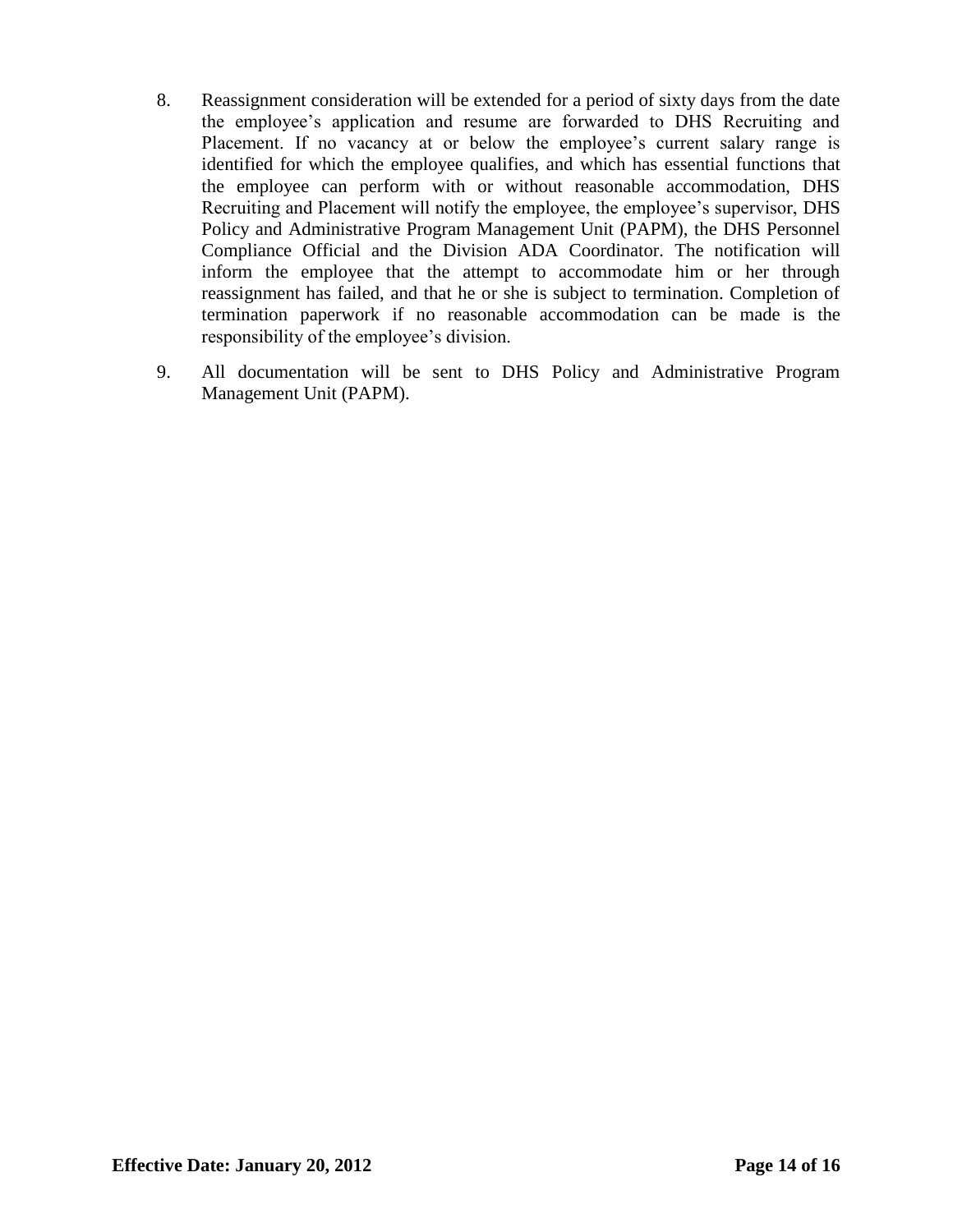#### **ADA ACCOMMODATION REQUEST FLOW CHART (Employee)**